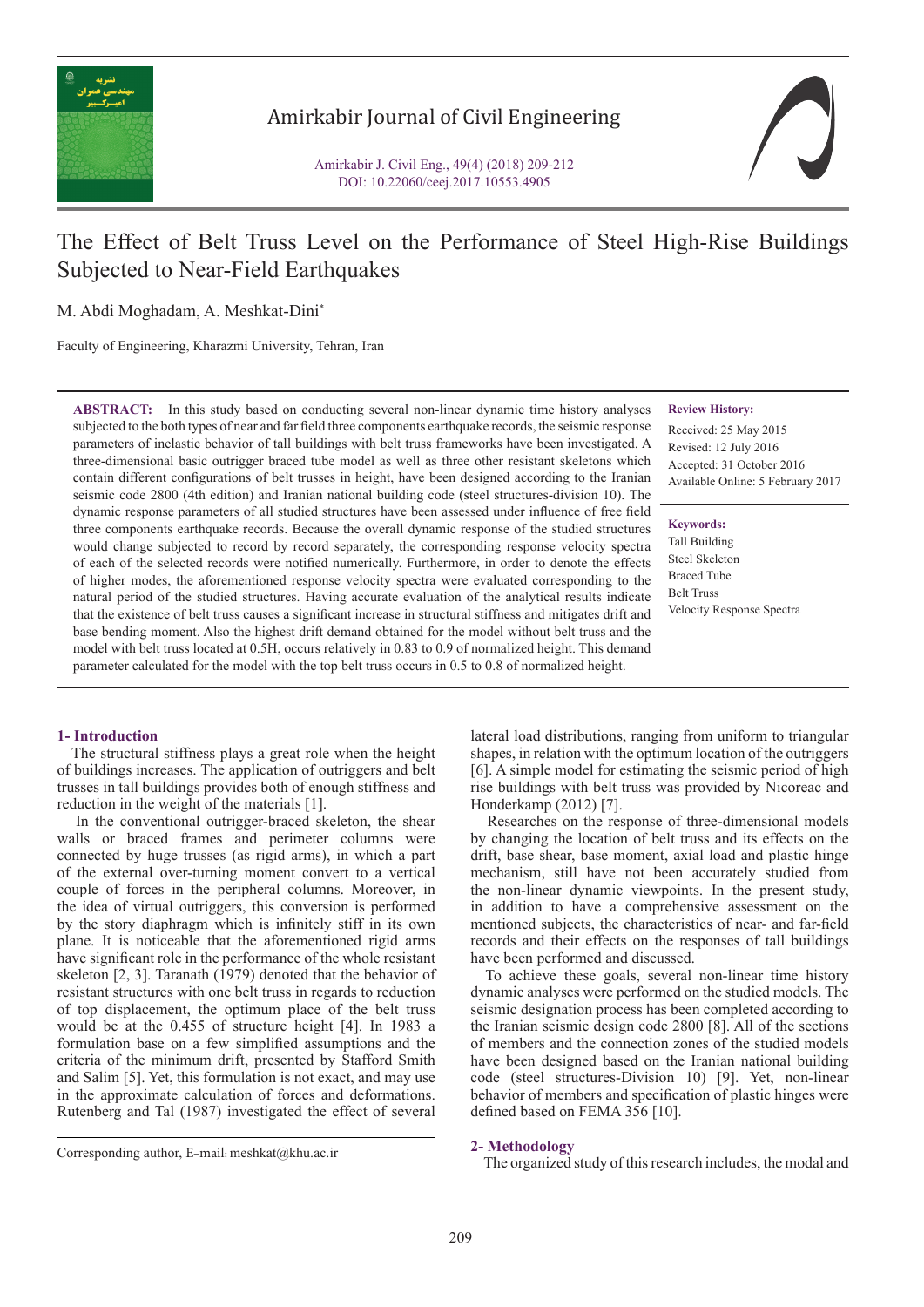linear static analyses in the first phase. Then, the non-linear time history analyses were conducted under three component records. The studied models are four 30 story structures with different configurations of belt trusses. Moreover, the belt truss panels have the height of two stories. The height of each story is 3.5 m and the plan of all studied models are similar with six identical bays in both directions of X and Y, as shown in Figure 1.



**Figure 1. The plan and elevation of the studied structures, CM: mass center, CS: shear center; a) model without belt truss; b) model with middle belt truss; c) model with top belt truss; d) model with middle and top belt trusses**

 Dead and live loads were selected based on the Iranian national building code (Division 6) and are respectively 0.5 t/ m2 and 0.2 t/m2 similar for all stories and for the roof are 0.5  $t/m^2$  and 0.15  $t/m^2$ , respectively [11]. Furthermore, the shapes of all sections are shown in Figure 2.



**Figure 2. The shapes and dimensions of all sections a: Depth of the sections, c: Thickness of the plate=2 cm**

 A great number of non-linear dynamic time history analyses were conducted on the studied models subjected to an ensemble of free field recorded ground motions. To supply numerical stability in the analyses, the Newmark Beta method which is an unconditional stable time integration procedure has been selected via  $V=0.25$  and  $\beta=0.5$  [12]. Yet, in the process of the analyses the effects of  $P-\Delta$  have been considered, too [13].

## **3- Results and Discussion**

 One of the most important response parameters which control the design process of tall buildings is the seismic drift. The corresponding curves are illustrated in Figure 3. For the model with no belt truss, the inter-story drift ratio obtained under the records SCS and JFP due to the Northridge 1994 in California, are relatively large. Obviously, the maximum drift occurred at the normalized heights of 0.83H to H. Also, H is the total height of the studied models. Yet, for the models with the top belt truss, the corresponding location is at 0.5H to 0.8H. Furthermore, for the model with the middle belt truss, this location is similar to that of the model without belt truss. Therefore, the application of belt truss shall be lead to significant decrease in the lateral drift. From the dynamic view, the amount of reduction depends on the directivity characteristics of the base imposed earthquake record. For example, under the record NWH 1994 the reductions in the maximum drift for the models with top, middle and two level belt trusses are about 15, 38 and 30 percentages, respectively. Moreover, subjected to the record WPI 1994, the corresponding values are 26, 13 and 33 percentages, too. In the assessment of maximum dynamic base shear, the existence of belt truss system would cause an increase in this response parameter. The calculated increase under various near field records are not similar.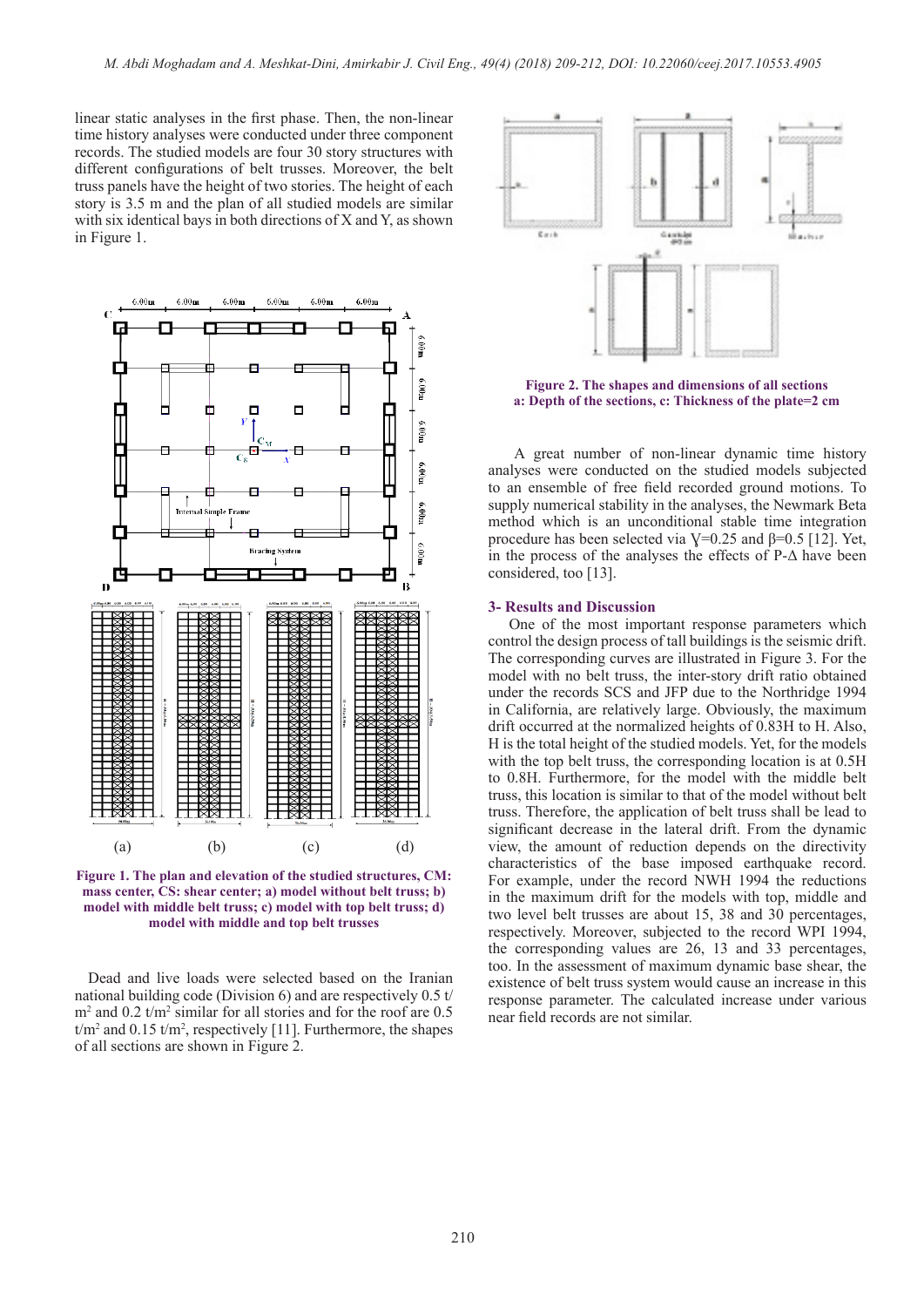



### **4- Conclusions**

 In this research, the seismic response parameters of steel tall buildings with the system of belt trusses have been evaluated. Assessment of the analytical results denotes that the use of belt trusses would lead to relatively lower drift demand especially at their own levels. In this case, the seismic performance level of main structural elements would meet the life safety limit.

 As a notification point, under the 1994 NWH record, the single belt truss system which provided at the top or at the middle height of the resistant structure could reduce the maximum drift by 15 % and 38 % respectively. Meanwhile, providing the first outrigger at the top and the second one at the middle height of the resistant structure, reduces the maximum seismic drift by 30 %. Moreover, for the model without belt trusses, the highest seismic drift occurred at the 0.83H to H too. Yet, the corresponding locations for the models with the top belt truss are about 0.5-0.8 of total structure height.

 Generally, the existence of an essential relationship between the probable maximum structural response parameters subjected to an earthquake record and the locations of the corresponding modal periods axis of the resistant skeletal system which are defined in the velocity response spectra, can be noted as a criterion to determine the ability of the record which would cause the most damages.

#### **References**

- [1] Fawzia, S., Nasir, A., and Fatima, T., 2011. "Study of the Effectiveness of Outrigger System for High-Rise Composite Buildings for Cyclonic Region". International Conference on Electrical, Computer, Electronics and Communication Engineering, pp. 937–945.
- [2] Nair, R.S., 1998. "Belt truss and basement as 'virtual' outriggers for tall buildings". Engineering Journal (AISC), Fourth Quarter, pp. 140–146.
- [3] Pudjisuryadi, P., Lumantarna, B., Tandya, H., and Loka, I., 2012. "Ductility of a 60-story shear wall frame-belt truss (virtual outrigger) building". Civil Engineering Dimension, 14(1), pp. 19–25.
- [4] Rutenberg, A., 1979. "Earthquake analysis of belted high-rise building structure". Engineering Structures, 1(3), pp. 191–196.
- [5] Smith, B.S., Salim, B., 1983. "Formulae for optimum drift resistance of outrigger braced tall building structures". Computers and Structures, 17(1), pp. 45–50.
- [6] Rutenberg, A., Tal, D., 1987. "Lateral load response of belted tall building structures". Engineering Structures, 9(1), pp. 53-67.
- [7] Nicoreac, M., Honderkamp, J.C.D., 2012. "Periods of Vibration of Braced Frames with Outriggers". Steel Structures and Bridge, 40, pp. 298-303.
- [8] Standard No. 2800, Iranian code of practice for seismic resistant design of buildings 4th Edition, Tehran, Iran, 2014. (in Persian)
- [9] Building and Housing Research Center (BHRC), Iranian National Building Code, Division 10, Steel Structures, 2015. (in Persian)
- [10] FEMA 356, Federal Emergency Management Agency, 1998.